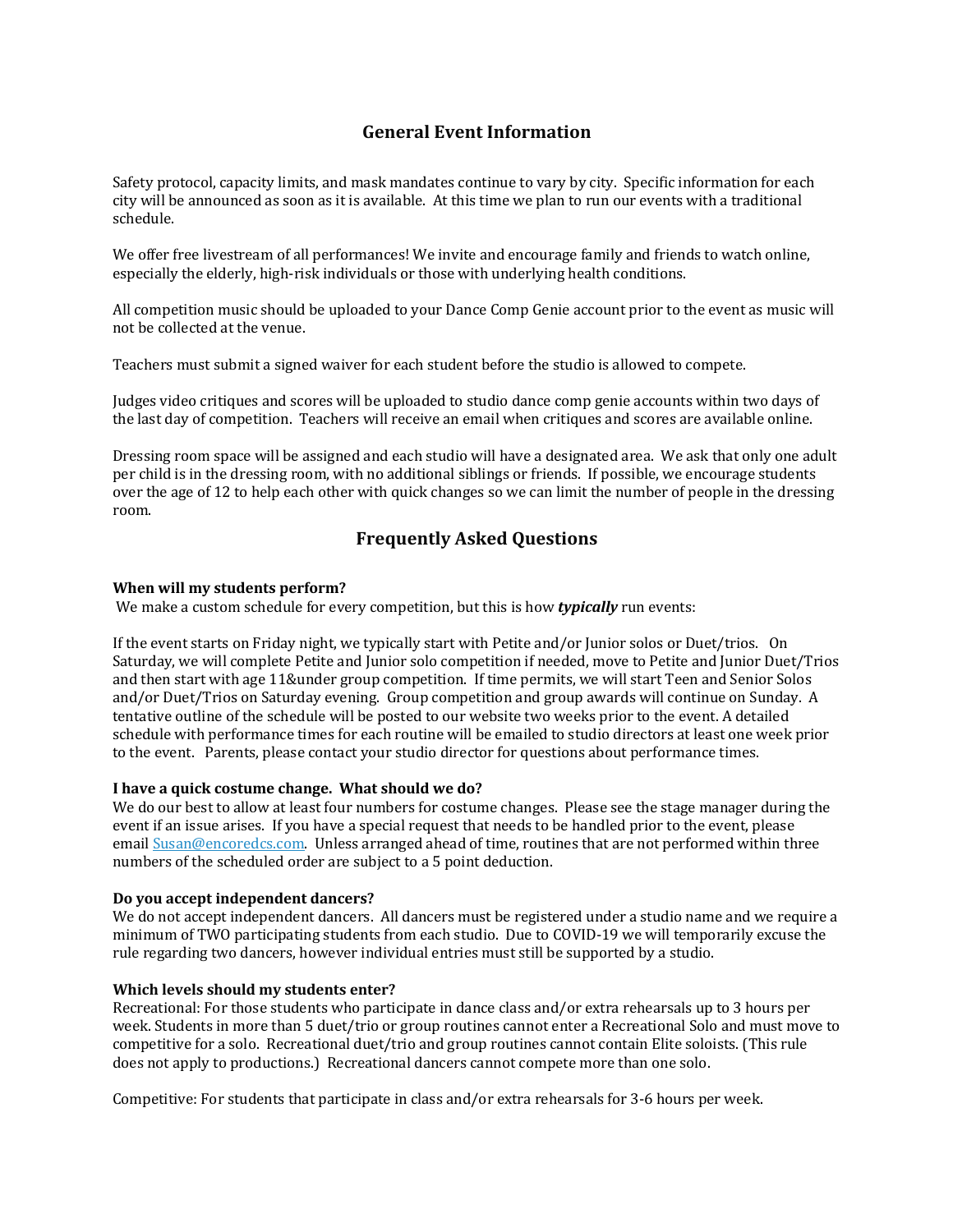Elite: Our Elite division is for Junior, Teen and Senior students who participate in class and extra rehearsals for more than 6 hours a week. Elite dancers are the only dancers eligible to receive our Prestigious "Mic Drop" Award. 

Pro-Am: Any routine containing a professional or teacher must compete in the Pro-Am age division.

All Mini and Petite entries should be entered in the Recreational or Competitive Division. Duet/Trios and Groups containing a combination of recreational, competitive, and elite dancers should be entered in the division in which the majority of the dancers fall. Please use your best judgment and place students in the appropriate division. Any division changes must be made by teachers prior to the first day of competition. Because dance competitions have no way of knowing how many hours a week a student trains, placement is ultimately left to the teacher's discretion.

## **What is a Super Solo?**

Students in Competitive or Elite divisions who perform more than 1 solo (not including vocal or song and dance) are placed in our "Super Solo" Overall Awards. The highest two solo scores for each Super Solo are averaged to determine the Super Solo score for overall placement. ALL Super Soloists will be recognized with a special award. Students performing only one solo per competition will be judged separately for overalls only and will compete for the Top Soloist in every age division.

## **Do you have a Title competition?**

Soloists are eligible to compete for title at Encore DCS for an additional charge. Regional Title scores are based on Showmanship and Overall Appeal and all genders are combined. One title winner will be announced in each age division and each level. Only one solo per student is eligible for Title competition. All genders are combined at regionals.

"Solo Title Entry" must be checked on the registration form to compete for title. Vocal entries are ineligible for Title.

## There are TWO ways to compete for Title:

1) If a student competes only one solo they would be eligible for Title Winner AND regular Overall Solo awards.

2) If a student competes multiple solos, they would be eligible for Title Winner (by selecting just one of their solos to compete for title) AND their top two scores would go into the running for Overall Super Solo.

## **Can we take photos and videos from the audience?**

Video recording and photography is not allowed when a videographer or photographer is contracted by ENCORE DCS. Thank you for complying with these rules and helping us protect teacher choreography.

## **How do I access Photos and Videos?**

Encore DCS is excited to include photos and videos of each routine with entry fees. Media will be available via digital download and/or email within five business days of the event. Passwords for downloads will be provided to all teachers that have paid in full. Teachers will be responsible for distributing the studio password to parents and students. To locate media after the event, visit our website, choose the city you attended, and click on the link for Photo and Video. Video recording and photography is not allowed when a videographer or photographer is contracted by ENCORE DCS. Thank you for complying with these rules and helping us protect teacher choreography.

## **What should we do with props?**

Each venue is different, but most locations have an area for trailer parking. Please see the stage manager when you arrive at the event for help with props and trailers.

## **Are there assigned dressing rooms?**